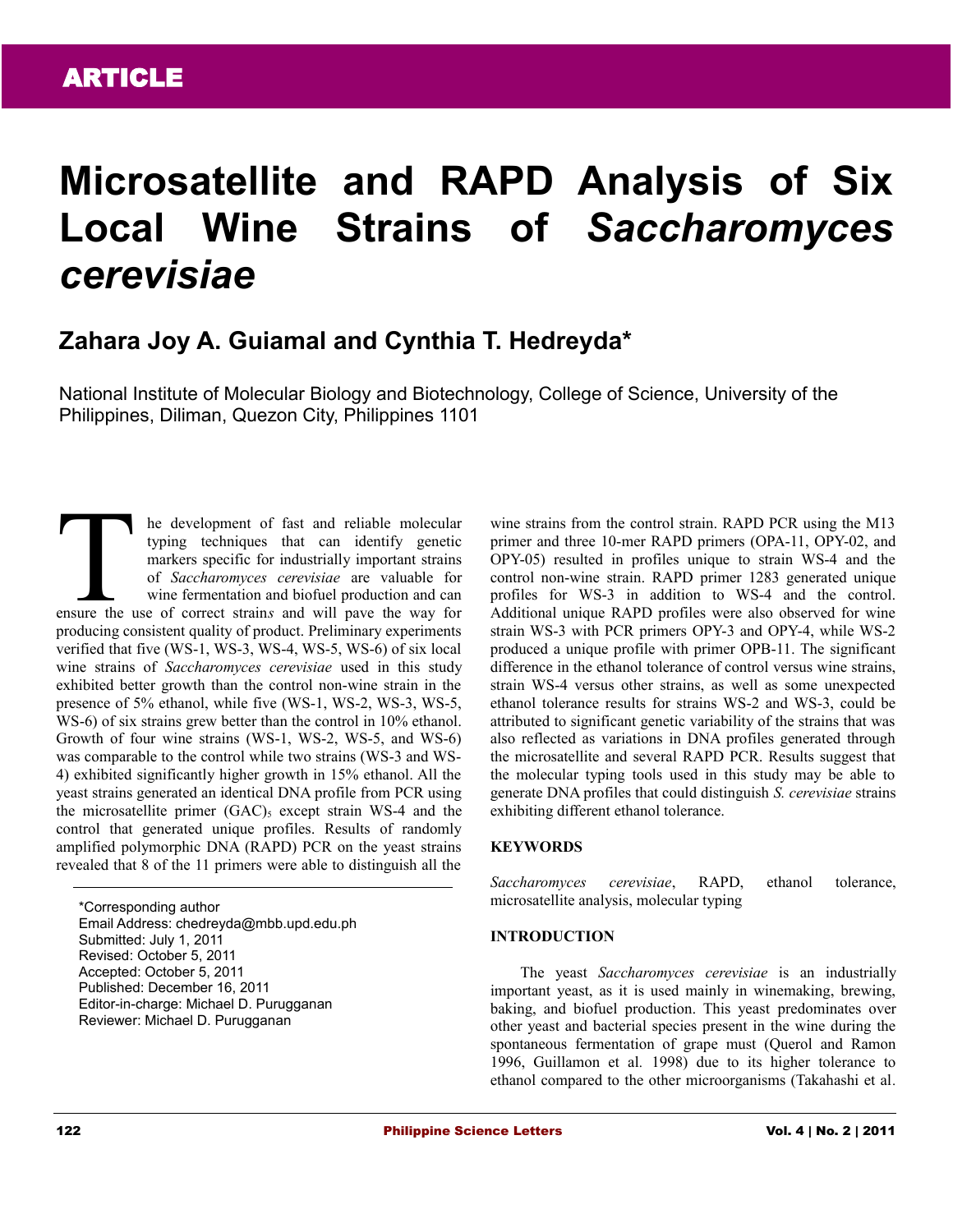

x-axis : Yeast strain

**Figure 1.** Growth of wine strains of *S. cerevisiae* (WS-1 to WS-6) in 5, 10 and 15% ethanol. The control is a non-wine strain of *S. cerevisiae*. Blue and red asterisks mark the growth of wine strains that were significantly lower and higher, respectively, compared to the control strain.

2001). High tolerance to ethanol is one of the distinguishing characteristics of *S. cerevisiae* and certain strains of this yeast have gained the name "wine yeasts" and have become the organisms of choice for initiating inoculated wine fermentations (Pretorius 2000). Six strains of *S. cerevisiae* (designated WS-1, WS-2, WS-3, WS-4, WS-5 and WS-6) used in large but noncommercial scale homemade local fruit wine fermentation (including bignay, *guyabano* and lipote wines) for several years are referred to as wine strains in this study.

The molecular mechanisms of ethanol tolerance have been continuously sought by identifying the genes involved in yeast response to alcohol stress. Over 250 genes have been implicated in ethanol tolerance, suggesting that the trait is under polygenic control (Hu et al*.* 2007). It is therefore hypothesized that gene markers which can distinguish yeast strains exhibiting high alcohol tolerance could be obtained and used to distinguish ethanol tolerant strains of *S. cerevisiae*. Moreover, in contrast to laboratory strains, the genomes of wine strains of *S. cerevisiae* are believed to undergo changes through recombination, crossing-over and gene conversion (Querol et al*.* 2003, Carreto et al*.* 2008) in order to facilitate faster adaptation of the wine yeast to environmental changes (Perez-Ortin et al*.* 2002). These events are expected to contribute to genomic differences

between wine and laboratory strains and even among different wine yeasts, suggesting the possibility of obtaining genetic markers that can identify and distinguish wine strains from nonwine strains and wine strains from one another. Apart from being useful in screening for additional strains of wine yeast for possible use in wine production, genetic markers can also facilitate monitoring and maintenance of inoculated wine fermentations. Genetic markers provide an accurate means of strain characterization to ensure the use of correct strains of yeast in the production process and ultimately ensure consistency in the quality of the final product (Fernandez-Espinar et al*.* 2001).

Modern DNA-based techniques to obtain strain-specific genetic markers for yeast are preferred over the conventional methods for their simplicity, less laborious protocols, as well as rapid and highly reproducible results (Esteve-Zarzoso et al*.* 1999). Moreover, morphological, physiological or biochemical means of yeast characterization are often not able to differentiate between strains of the same species (Fernandez-Espinar et al*.* 2001, Lopez et al*.* 2003). DNAbased characterization methods can create "molecular signatures" to differentiate even closely related strains of yeasts. The main objective of this study was to perform microsatellite analysis and RAPD PCR to generate genetic markers that could differentiate

six local wine strains of *Saccharomyces cerevisiae* from a control strain of the species (UPCC 2115) that is less alcohol tolerant. The difference in molecular typing profiles of the *S. cervisiae* strains was also correlated to the difference in their ability to survive and grow in the presence of 5, 10, and 15% ethanol.

#### **MATERIALS AND METHODS**

#### **Yeast Strains**

Six strains of *Saccharomyces cerevisiae* (designated WS-1, WS-2, WS-3, WS-4, WS-5 and WS-6) that are used in local fruit wine production were kindly provided by Dr. Priscilla C. Sanchez, a retired Professor and wine fermentation expert (Institute of Food Science and Technology, University of the Philippines Los Baños). A control non-wine strain of *Saccharomyces cerevisiae* var. *ellipsoideus* (UPCC 2115) was obtained from the Natural Sciences Research Institute, University of the Philippines Diliman. The yeast strains were grown at 30°C and maintained at room temperature in YEPD agar (1% yeast extract, 2% peptone, 2% dextrose, 2% agar) slants.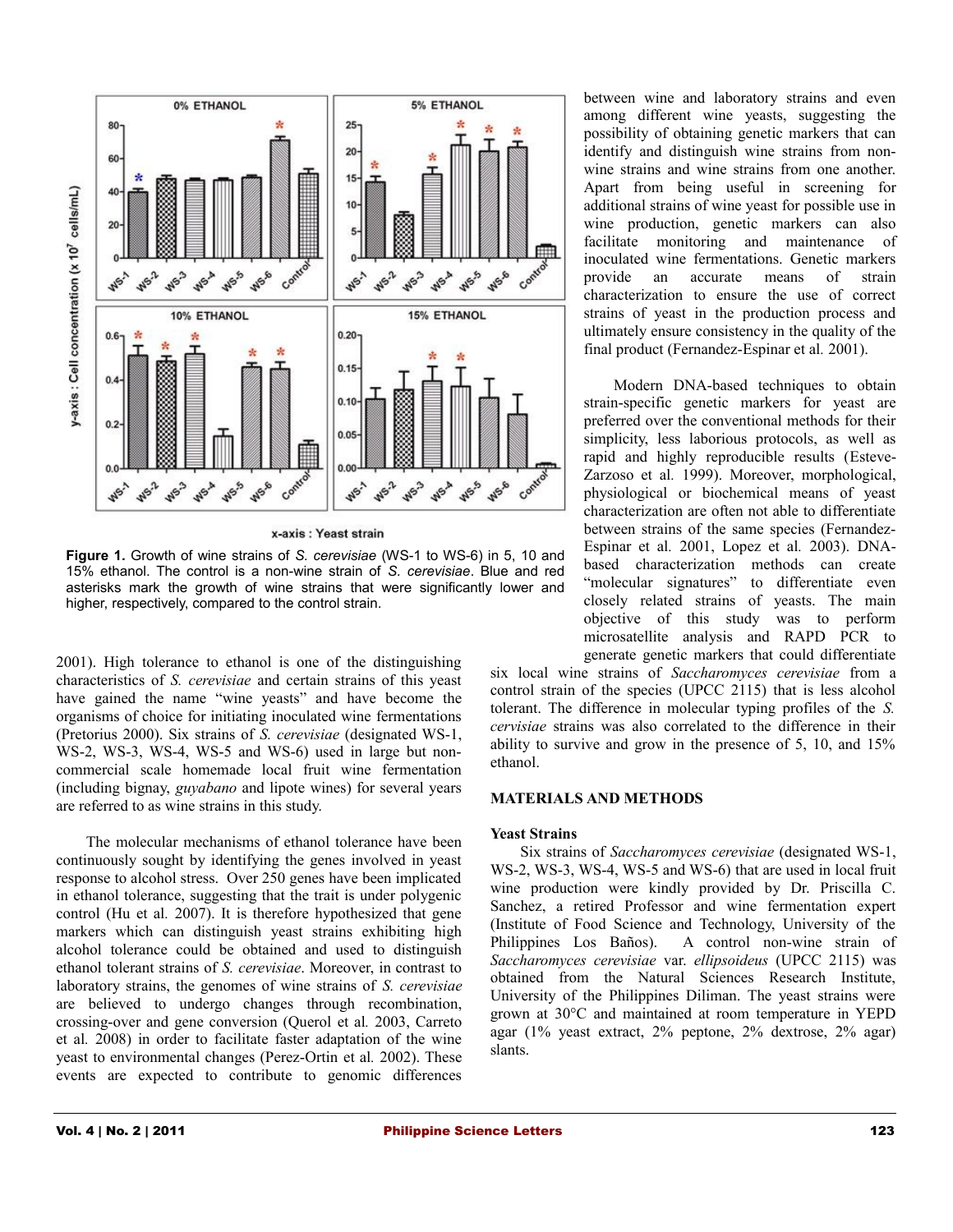#### **Assay for Ethanol Tolerance**

Cultures of the yeast strains were grown overnight in 5 mL YEPD broth (1% yeast extract, 2% peptone, 2% dextrose) at 30°C with shaking at 220 rpm. Optical density of the cultures was determined via spectrophotometry (NanoDrop 2000c Spectrophotometer, Thermo Scientific, USA) to measure cell concentration. Absorbance was read at 600 nm wavelength (Abs), and the conversion factor  $0.1$  Abs =  $3,000,000$ cells/mL was used for absorbance values less than 1. Cell concentration of the cultures was adjusted to 100,000 cells/mL by serial dilution using YEPD broth, and 5 µL (approximately 500 cells) of the diluted cultures was inoculated in 20 mL YEPD broth without ethanol and with 5%,  $10\%$  and 15% (v/v) ethanol. Setups were prepared in triplicate.



**Figure 2.** DNA profiles of the *S. cerevisiae* strains generated by microsatellite typing using  $(GAC)$ <sub>5</sub> primer. Types of profiles are marked by Roman numerals and profiles unique for a strain are marked by red asterisks. M is the Roche100 bp DNA ladder.

The cultures were then incubated for 15 hours at 30°C with shaking at 220 rpm. Cell concentration of the cultures was determined via spectrophotometry, as described above. Data were analyzed using one-way analysis of variance (ANOVA) with Tukey's Multiple Comparison Test at 0.05 level of significance using GraphPad Prism version 5.02 for Windows (GraphPad Software, Inc., USA).

#### **Genomic DNA Extraction**

Genomic DNA from all yeast strains used in this study was isolated using ZR Fungal/Bacterial DNA Kit<sup>TM</sup> (Zymo Research, USA), following the protocol described by the manufacturer. The DNA extracts were stored at 4°C until further use.

#### **Microsatellite Typing**

Amplification of microsatellite regions was performed in 10-µL reactions containing 1X GoTaq PCR buffer (Promega, USA),  $0.4$  mM dNTPs (Takara Bio, Inc., Japan),  $0.5 \mu M$  (GAC)<sub>5</sub> primer [ GAC GAC GAC GAC GAC ] (Baleiras Couto et al. 1996), 0.025 U/µL GoTaq *Taq* polymerase (Promega, USA) and 1 µL yeast genomic DNA extract. Reactions were prepared in replicate. Thermocycler conditions (as specified by Baleiras Couto et al*.* 1996) were as follows: initial denaturation at 94°C for 5 min; 40 cycles of denaturation at 94°C for 15 sec, annealing at 45°C for 45 sec and extension at 72°C for 1 min; and final extension at 72°C for 10 min (Multigene, Labnet International, Inc., USA).

#### **RAPD PCR using M13 Primer**

The PCR reaction mixture (10-µL) contained 1X PCR buffer (Roche, Germany), 0.4 mM dNTPs (Takara Bio, Inc., Japan), 0.5 µM M13 primer [ GAG GGT GGC GGT TCT ] (Cocolin et al*.* 2004, Araujo et al*.* 2007), 0.025 U/µL *Taq* polymerase (Roche, Germany) and 1 µL yeast genomic DNA extract. Reactions were prepared in replicate. Thermocycler conditions used (as specified by Cocolin et al*.* 2004) were as follows: initial denaturation at 94°C for 5 min; 35 cycles of denaturation at 94°C for 1 min, annealing at 38°C for 1 min and extension at 72°C for 2 min; and final extension at 72°C for 5 min (Multigene, Labnet International, Inc., USA).

#### **RAPD PCR using 10-mer Primers**

The PCR reaction mixture (10-µL) contained 1X GoTaq PCR buffer (Promega, USA), 0.4 mM dNTPs (Takara Bio, Inc., Japan), 0.5 µM 10-mer primer (Table 1), 0.025 U/µL GoTaq *Taq* polymerase (Promega, USA) and 1 µL yeast genomic DNA extract. Reactions were prepared in replicate. Thermocycler conditions (as specified by Echeverrigaray et al*.* 2000) were as follows: initial denaturation at 92°C for 4 min; 40 cycles of denaturation at 92°C for 45 sec, annealing at 37°C for 1.5 min and extension at 72°C for 2 min; and final extension at 72°C for 4 min (Multigene, Labnet International, Inc., USA).

#### **Primers**

All primers used in the study (Table 1) were synthesized by AITBiotech Pte. Ltd. (Singapore).

#### **RESULTS**

Growth measurements (in terms of cell concentration) in YEPD broth containing 0, 5, 10 and 15% ethanol for six wine strains and the control non-wine strain of *S. cerevisiae* are summarized in Table 2 and Figure 1. DNA profiles generated through PCR using a microsatellite and eleven RAPD primers (Fig. 2 to 5) were evaluated to identify primers that can produce profiles specific for each strain. Similar types of profiles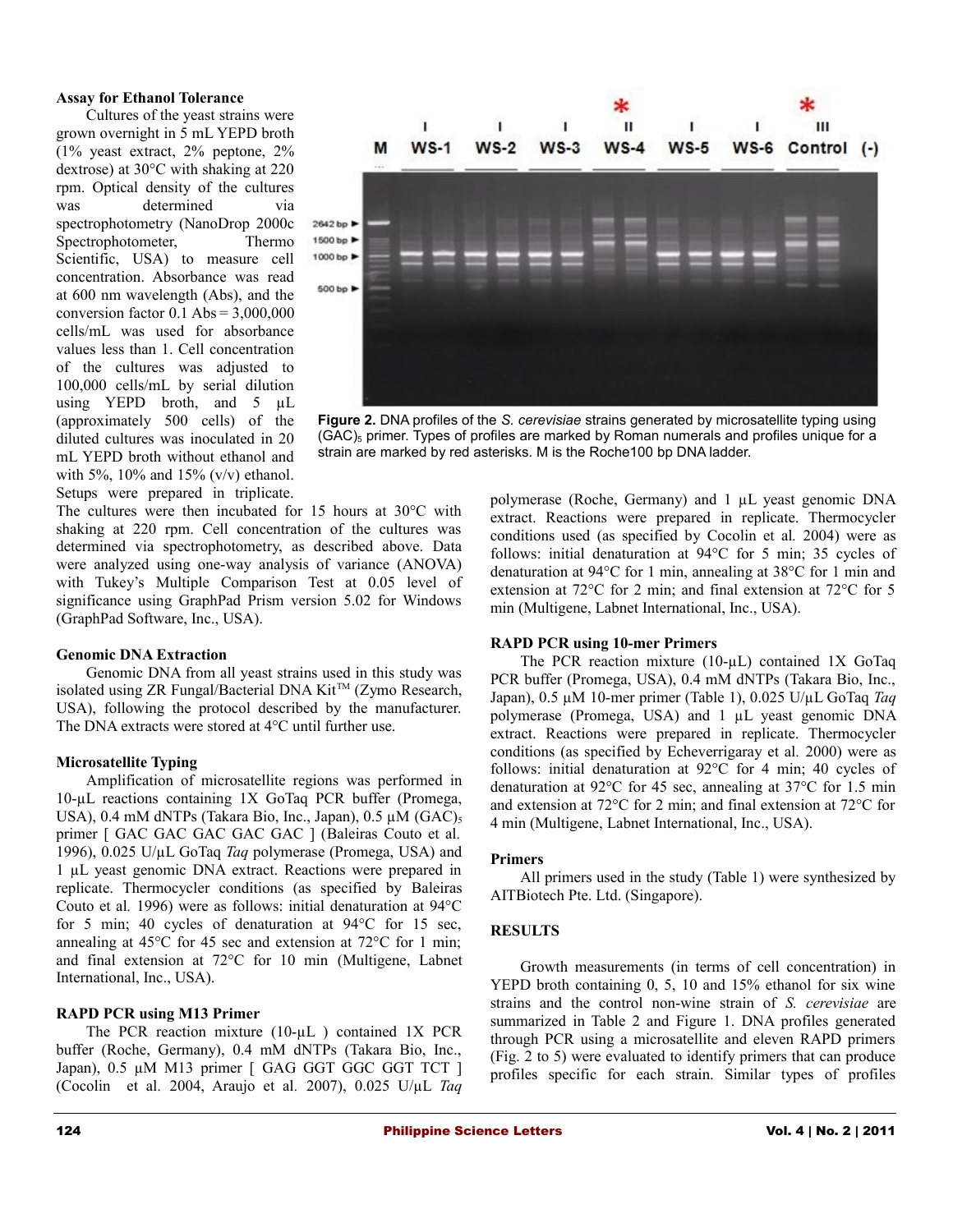generated in PCR are marked by the same Roman numerals and profiles unique for a strain are marked by red asterisks.

# **Growth of the** *S. cerevisiae* **Strains in Different Concentrations of Ethanol**

Growth of strain WS-6 in YEPD broth without ethanol was the highest among all the strains studied and growth was significantly higher than the control strain. While growth of the control yeast strain without ethanol was comparable to the growth of wine strains WS-2, WS-3, WS-4 and WS-5, strain WS-1 exhibited significantly lower growth than the control (Fig. 1). In YEPD broth containing 5% ethanol, growth of the control non-wine strain was significantly lower compared to the growth of the wine strains, except for strain WS-2 that exhibited comparable growth with the control. Growth of the control strain in YEPD broth with 10% ethanol was also significantly lower than the wine strains, except WS-4. With 15% ethanol, only two strains (WS-3 and WS-4) exhibited significantly higher growth than the control and the rest exhibited comparable growth. The toxic effect of alcohol to yeast cells was evident because cell growth of each strain was observed to decrease with increased ethanol concentration except for WS-4 which grew better than the control in 15% compared to 10% ethanol. The wine strains, in general, exhibited greater alcohol tolerance than the control non-wine strain of *S. cerevisiae*.

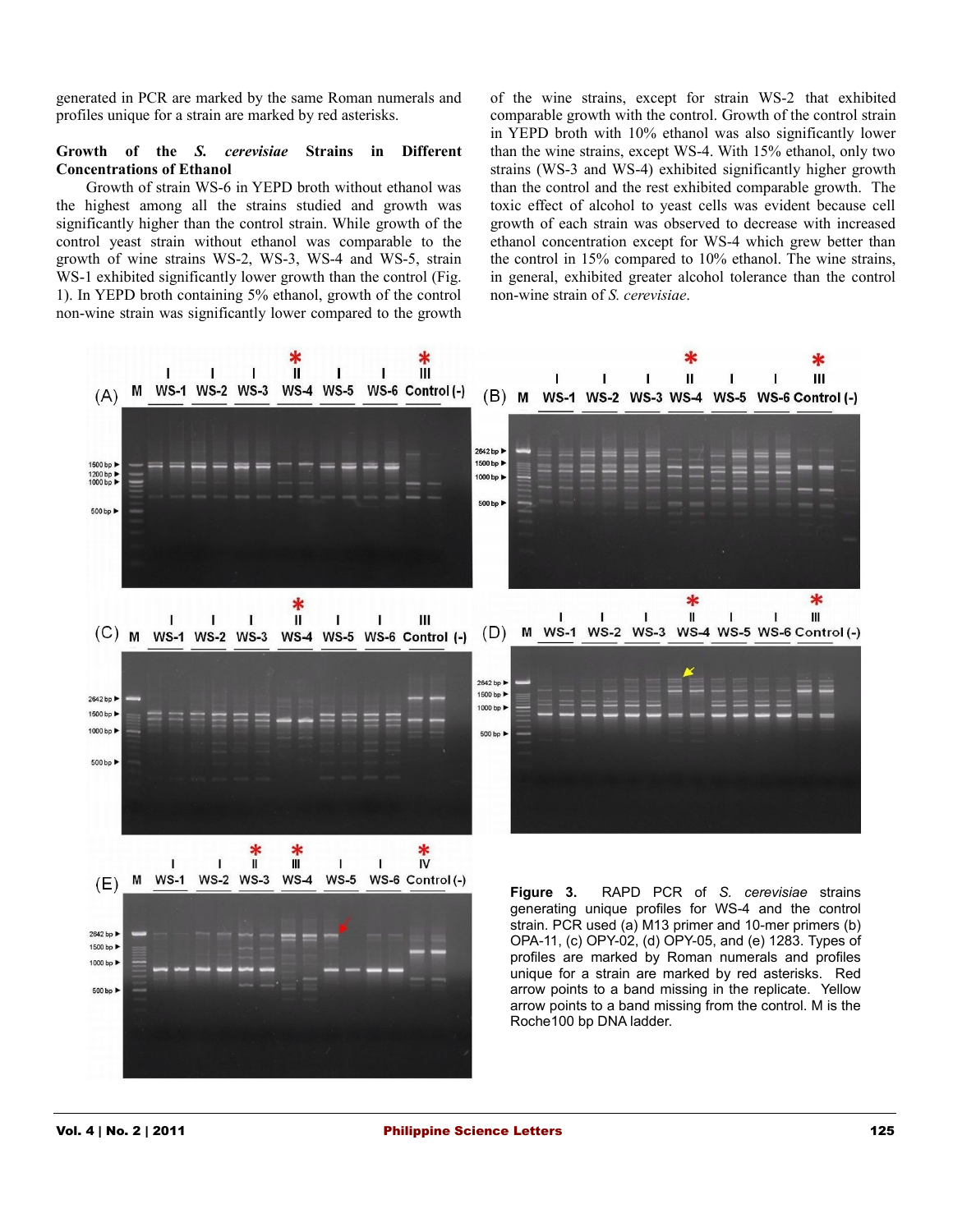#### **Microsatellite Typing and RAPD PCR Analysis**

Microsatellite typing using the  $(GAC)_{5}$  primer generated an identical profile for all strains except strain WS-4 and the control *S. cerevisiae* both of which generated unique profiles (Fig. 2)*.* Use of additional microsatellite primers is expected to produce additional markers that could distinguish the wine strains. Results of the RAPD PCR revealed that eight of eleven primers used generated DNA profiles that could clearly distinguish the control non-wine strain from the six wine strains (Fig. 3 to 5). Unique profiles were generated from RAPD PCR only from the control strain and wine strains WS-2, WS-3, and WS-4 while WS-1, WS-5, and WS-6 generated almost identical profiles for several primers used.

RAPD PCR using the M13 primer (Fig. 3a) and three 10 mer RAPD primers OPA-11, OPY-02, and OPY-05 (Fig. 3b, 3c, and 3d) resulted in profiles unique for strain WS-4 and the control non-wine strain. RAPD primer 1283 that generated unique profiles in WS-4 and the control (Fig. 3e) also produced a unique profile in strain WS-3. Unique RAPD profiles were also observed for WS-3 using two more primers, OPY-03 and OPY-04 (Fig. 4b and 4c) and for WS-2 using primer OPB-11 (Fig. 4a). The RAPD primer OPX-03 generated a unique DNA profile for the control strain that could distinguish it from all six wine strains (Fig. 5a). Primers OPY-01 (Fig. 5c) and RF2 (Fig. 5b) did not produce a unique profile for any of the wine strains used. Primer OPY-01 produced the same profile for all strains and primer RF2 generated three types of profiles, an identical profile for strain WS-1, WS-3, and WS-5, another profile common to strains WS-2, WS-4, and WS-6 (Fig. 5b), and the control generated a unique profile with one additional faint band (Fig. 5b, with yellow arrow.).

Reproducible results were obtained for all PCR experiments except for the PCR that used the primers 1283, OPX-03 and RF2, which resulted in a missing band (red arrow) for the replicate of the WS-5, WS-3 and WS-4 strains, respectively (Fig. 3e, 5a and 5b). Unexpected non-specific bands that did not correspond to any of the bands generated from PCR of yeast strains were observed in 4 of 12 agarose gels for the no-template negative control (Fig.3b, 4c, 5a, and 5b).

# **DISCUSSION**

It has long been established that the yeast *Saccharomyces cerevisiae* plays a principal role in the fermentation of wines. In spontaneous wine fermentation and as the ethanol level in the wine rises, strains of *S. cerevisiae* begin to predominate over the other microorganisms to become solely responsible for ethanol fermentation (Querol and Ramon 1996, Guillamon et al*.* 1998). Because of its high tolerance for ethanol, *S. cerevisiae* has become the preferred organism for initiating inoculated wine fermentations and certain strains have gained the name "wine yeasts". At present, a wide variety of dehydrated cultures of selected wine yeast strains of *S. cerevisiae* with known properties is manufactured (Pretorius 2000). However, even with the use of starter yeast cultures, studies show that indigenous yeasts are still present to affect wine fermentation and are not eliminated by the competitive effect of the addition of a highdensity starter culture (Heard and Fleet 1985, Querol et al*.* 1992, Schutz and Gafner 1993). There is the need, therefore, to constantly monitor the growth of the starter yeast strains and check for contamination by other yeasts. This requires a rapid and reliable method to verify the identity and purity of starter yeast cultures that would be valuable for manufacturers of wine yeast starter cultures as well as for wine producers maintaining



**Figure 4.** RAPD PCR of *S. cerevisiae* strains generating unique profiles for WS-2, WS-3, and the control strain. PCR used 10-mer primers (a) OPB-11, (b) OPY-03 and (c) OPY-04. Yellow arrow points to a band only present in strain WS-3. M is the Roche100 bp DNA ladder.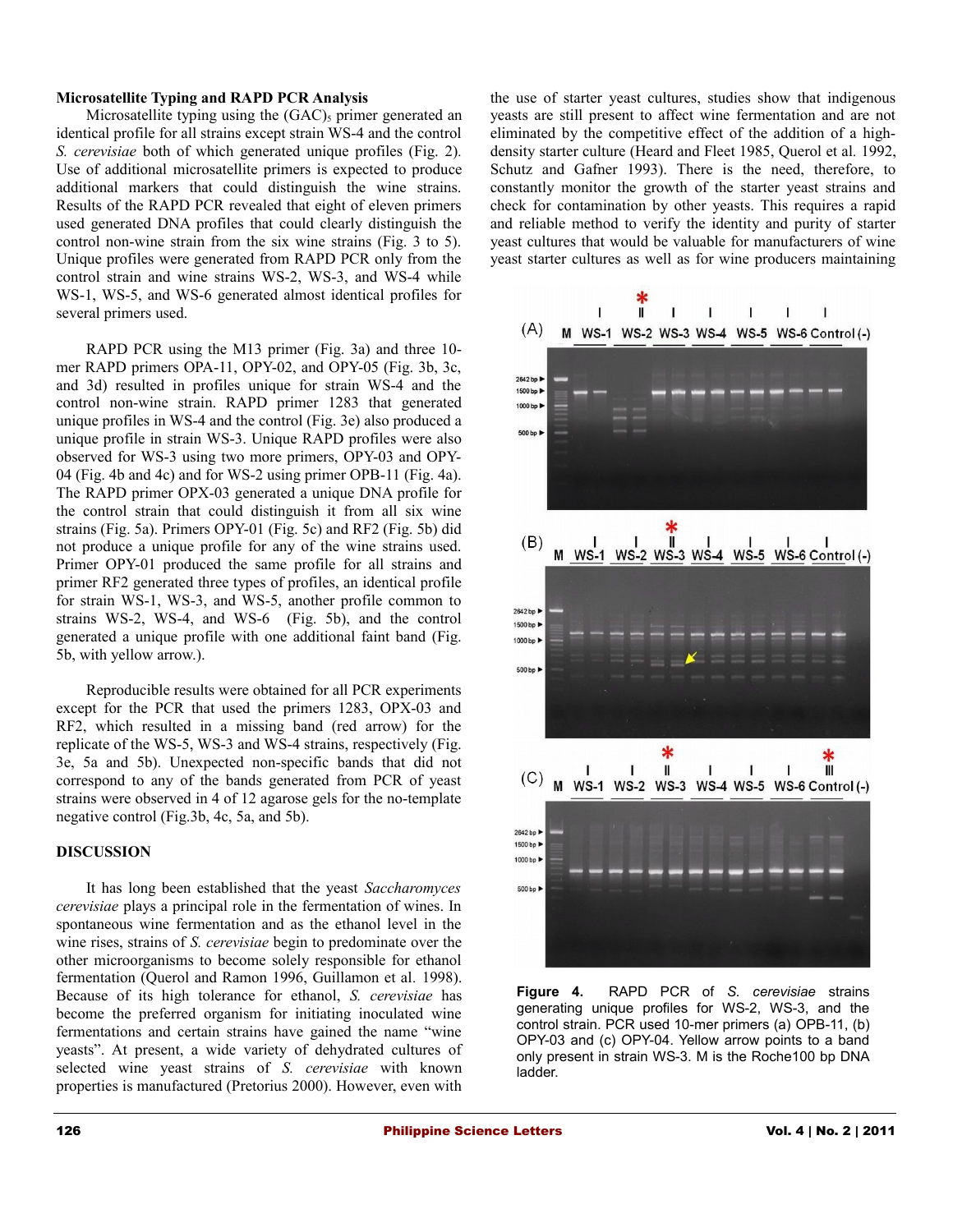their own wine yeast strains. Results of this study illustrate the ability of microsatellite typing and RAPD PCR (Fig. 2 to 5) to generate DNA profiles that distinguish six wine strains (WS-1 to WS-6) from one another and from the control non-wine strain of *S. cerevisiae* (UPCC 2115).

Preliminary experiments assessed alcohol tolerance, measured in terms of the inhibitory effect of adding 5, 10 and 15% ethanol to the culture medium, on the growth of the yeast strains (Table 2 and Fig. 1). This is important in wine



**Figure 5.** RAPD PCR of *S. cerevisiae* strains that did not generate a unique profile for any of the wine strains. PCR used 10-mer primers (a) OPX-03, (b) RF2 and (c) OPY-01. Types of profiles are marked by Roman numerals. Red arrow points to a band missing in the replicate. Yellow arrow points to a band only present in the control. M is the Roche100 bp DNA ladder.

fermentation and biofuel production because for the yeasts to continue producing ethanol even after initial production of the alcohol and until the desired alcohol concentration is produced, the strain should exhibit ethanol tolerance. Tolerance to ethanol could be attributed to several factors, including the presence in the strain of higher levels of survival factors such as certain unsaturated, long-chain fatty acids, sterols and heat shock proteins (Pretorius 2000). The results of this study showed that without ethanol, the growth of 4 wine strains was comparable with the control yeast strain. Growth of wine strains WS-6 and WS-1 was significantly higher and lower, respectively, than the control strain. As expected, the wine strains were observed to exhibit higher cell concentrations (interpreted as higher cell growth) than the control strain (Table 2 and Fig. 1) upon the addition of ethanol, with a few exceptions. For example, with 5% ethanol, all other wine strains grew better than the control, but growth of strain WS-2 was just comparable with the nonwine control. Another exception is wine strain WS-4 that exhibited comparable growth with the control in the presence of 10% ethanol, while the rest exhibited significantly higher growth. In 15% ethanol, however, strain WS-4 (and strain WS-3) grew significantly better than the control while the rest of the wine strains exhibited only comparable growth with the control. Strains of *S. cerevisiae* that could grow in 10 and 15% alcohol could be valuable for inoculation in a culture medium that is already undergoing fermentation or that already contains 10 to 15% alcohol, in order to produce even higher concentrations of ethanol.

The main focus of this study was the use of two molecular typing tools to generate DNA profiles that could help distinguish the six wine strains of *S. cerevisiae* from a control non-wine strain of the species and to differentiate the wine strains from one another. One approach used was microsatellite typing which involves the amplification of satellite sequences, short (usually less than 10 bp) tandem repetitive DNA sequences dispersed throughout the genome (Perez et al*.* 2001). The method relies on the significant level of polymorphism in the lengths of the microsatellite loci, and has been previously reported to generate distinguishing profiles in yeast (Baleiras Couto et al*.* 1996, Perez et al*.* 2001, Schuller et al*.* 2004). The single microsatellite primer  $(GAC)$ <sub>5</sub> produced an identical profile for all strains except wine strain WS-4 and the control which generated unique profiles (Fig. 2), providing a means to differentiate WS-4 and the control strain from the rest of the wine strains.

The other approach, RAPD PCR analysis, was also used with eleven primers of arbitrary sequence (NCBI, 2011) for the random amplification of DNA segments. The difference in RAPD profiles generated from different species, or from various strains of the same species, depends on the difference in DNA sequences within the genome. RAPD analysis has been widely used in yeast strain characterization to study genetic variability among *S. cerevisiae* isolates (Capece et al*.* 2004, Cocolin et al*.* 2004, Giusto et al*.* 2006, Araujo et al*.* 2007). Just like the microsatellite primer, RAPD primers M13, which is based on the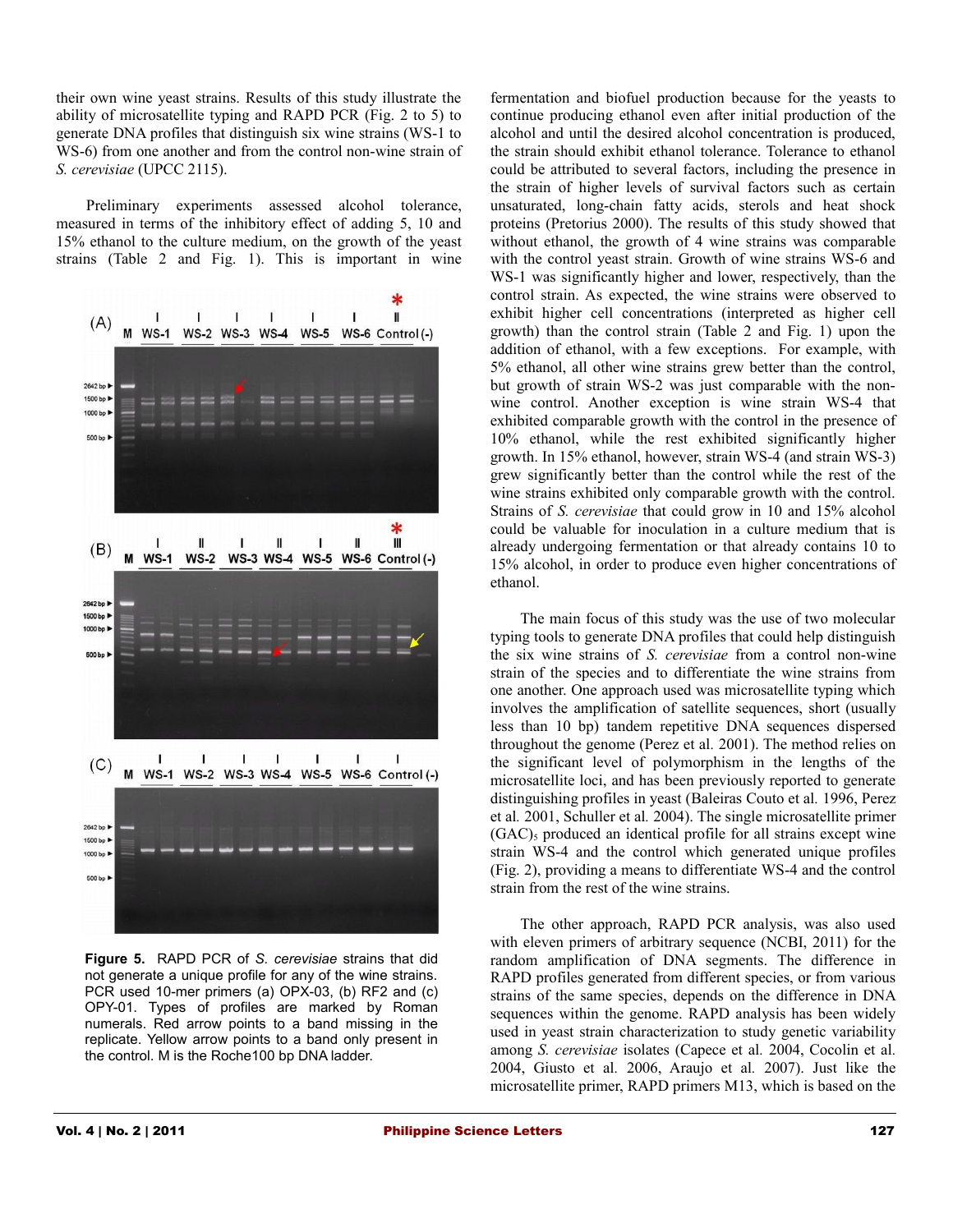core sequence of the M13 phage (Graser et al*.* 1993), and 10-mer RAPD primers OPA-11, OPY-02, OPY-05 and 1283, also yielded DNA profiles that could distinguish strain WS-4 and the control non-wine strain from the rest of the wine strains (Fig. 3a to 3e). The unique DNA profiles from strain WS-4 and the control strain using the microsatellite and six 10-mer RAPD primers suggest significant DNA sequence variation between the control and all wine strains as well as the significant DNA variation of strain WS-4 from the rest of the wine strains. Specific primers also generated PCR profiles that could distinguish wine strains WS-2 (Fig. 4a) and WS-3 (Fig. 3e, 4b and 4c) from the rest of the wines strains and the control. RAPD primer OPX-03 (Fig. 5a) generated a unique profile for the control and an identical profile for the rest of the wine strains. Primer OPY-01 could not differentiate the yeast strains because an identical profile was obtained for all (Fig. 5c). Another RAPD

primer, RF2, generated three types of profiles including a unique profile for the control (Fig. 5b). This paper reports that unique DNA profiles that could identify strains WS-2, WS-3, WS-4 and the control non-wine strain were obtained in PCR using one microsatellite and eleven RAPD PCR primers.

PCR using nine of 12 primers was able to generate profiles unique to the control strain, indicating the significant genetic variation of the control from the rest of the wine strains. This is consistent with the observation that the control exhibited significantly different (lower) alcohol tolerance than most wine strains used in the study. Significant genetic variation is expected to result in significant differences in certain phenotypes, which may have also contributed to significant differences in ethanol tolerance. Several unique profiles generated for strain WS-4 could also be correlated with the observation that alcohol tolerance of WS-4 is different from the rest. While most of the wine strains exhibited better growth than the control in 5 and 10% alcohol, WS-4 exhibited higher growth than the control only in 5% but not in 10% ethanol. Moreover, while four wine strains did not exhibit significant growth difference with the control in 15% ethanol, growth of WS-4 was significantly higher than the control. Production of a unique profile in

PCR using strains WS-2 (Fig. 4a) and WS-3 (Fig. 3e, 4b and 4c) could be correlated with the observation that strain WS-2 did not exhibit significantly higher growth than the control in 5% ethanol, unlike the rest of the wine strains, while strain WS-3 exhibited significantly higher growth in 15% ethanol compared to the control.

The validity and usefulness of data from RAPD PCR rely on the reproducibility of profiles generated. Reproducibility of three 10-mer primers, 1283, OPX-03 and RF2, generated slightly variable profiles for strains WS-5, WS-3 and WS-4, respectively (Fig. 3e, 5a and 5b). This is one limitation of RAPD PCR analysis (Penner et al*.* 1993, Jones et al*.* 1997, Perez et al*.* 1998). As reported by Meunier and Grimont (1993), RAPD profiles are heavily dependent on the materials used, from the reaction components to the thermocycler used. Moreover, different

**Table 1.** Sequences of the ten 10-mer primers used in RAPD PCR

| <b>PRIMER NAME</b><br><b>SEQUENCE</b> |               | <b>REFERENCES</b>            |  |
|---------------------------------------|---------------|------------------------------|--|
| $OPY-01$                              | GTG GCA TCT C |                              |  |
| OPY-02                                | CAT CGC CGC A |                              |  |
| $OPY-03$                              | CAT CGC CGC A | Eurofins MWG Operon (2010)   |  |
| $OPY-04$                              | GGC TGC AAT G |                              |  |
| OPY-05                                | GGC TGC GAC A |                              |  |
| OPA-11                                | CAA TCG CCG T |                              |  |
| 1283                                  | GCG ATC CCC A | Sebastiani et al. (2004)     |  |
| RF <sub>2</sub>                       | CGG CCC CTG T |                              |  |
| OPB-11                                | GTA GAC CCG T | Echiverrigaray et al. (2000) |  |
| $OPX-03$                              | TGG CGC AGT G |                              |  |

**Table 2.** Growth of the wine strains and the control non-wine strain of *S. cerevisiae* in YEPD broth with 5, 10 and 15% ethanol

| <b>STRAIN</b> | AVERAGE CELL CONCENTRATION ( $x$ 10 <sup>7</sup> cells/mL) |            |             |                    |  |
|---------------|------------------------------------------------------------|------------|-------------|--------------------|--|
|               | 0% ETHANOL                                                 | 5% ETHANOL | 10% ETHANOL | <b>15% ETHANOL</b> |  |
| $WS-1$        | 39.8                                                       | 14.3       | 0.511       | 0.104              |  |
| $WS-2$        | 47.9                                                       | 8.10       | 0.485       | 0.118              |  |
| $WS-3$        | 46.9                                                       | 15.7       | 0.518       | 0.131              |  |
| $WS-4$        | 47.1                                                       | 21.2       | 0.147       | 0.123              |  |
| $WS-5$        | 48.7                                                       | 20.1       | 0.459       | 0.106              |  |
| $WS-6$        | 71.1                                                       | 20.8       | 0.450       | 0.0810             |  |
| Control       | 51.0                                                       | 2.20       | 0.109       | 0.006              |  |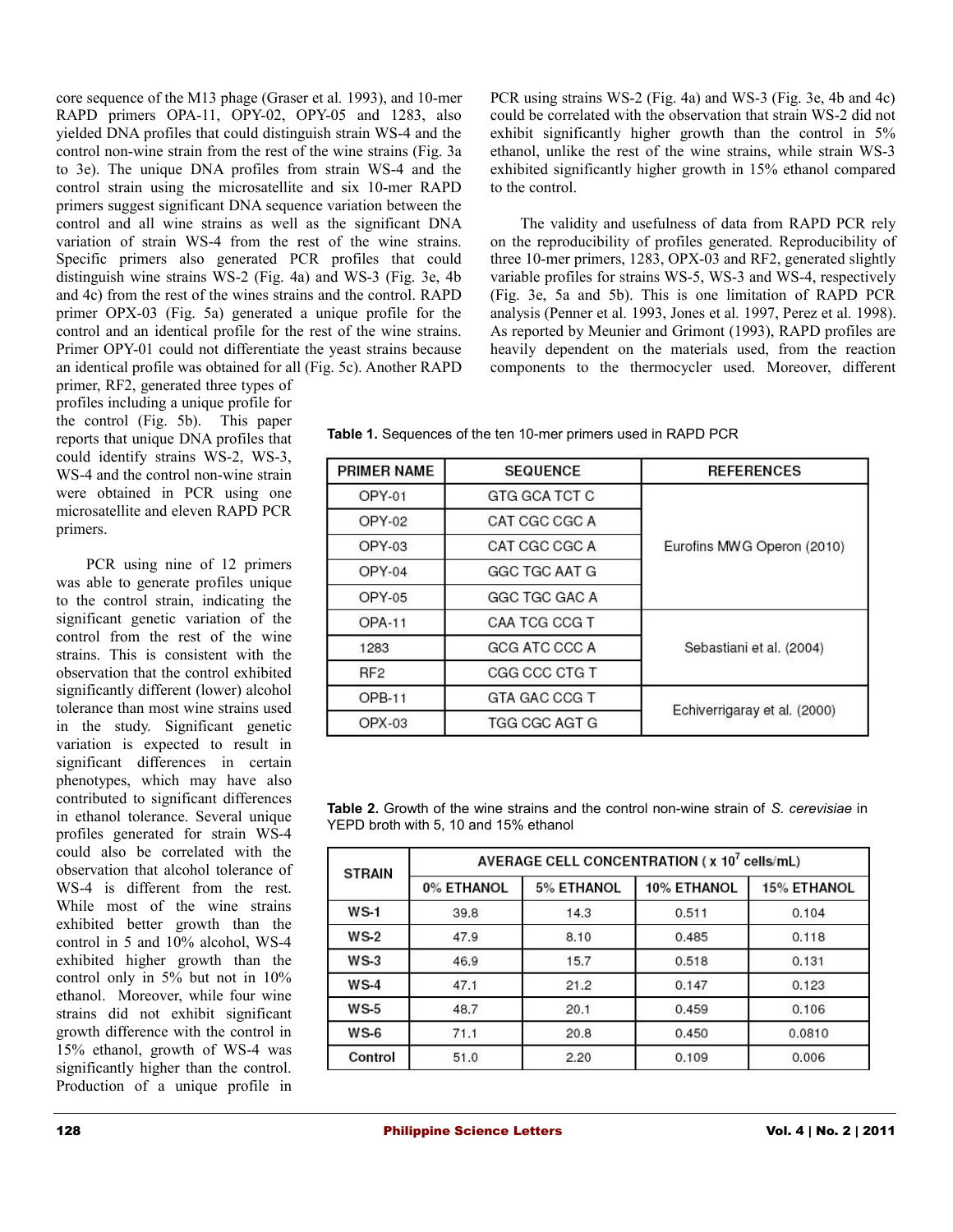profiles generated by two different thermocyclers may result from temperatures inside the tubes that are significantly different from the reported temperatures in the thermocyclers (Penner et al*.* 1993). Most of the RAPD profiles also produced faint bands in the negative control reaction that are different from the bands in the sample amplification reactions. This observation is similar to that observed by Williams et al*.* (1990), Meunier and Grimont (1993), and Haig et al*.* (1994) in their RAPD profiles, and could probably be attributed to inherent contaminations in the materials that were exclusively used in preparing the negative control setup, such as the PCR tube, or the pipette tips used to dispense the master mix or the 1 µL water into the tube. However, the absence of these kinds of bands when template DNA is included in the reaction was noted, suggesting that their occurrence is likely to be seen only in the negative-control reactions.

# **CONCLUSION**

Preliminary experiments confirmed that six wine strains of *Saccharomyces cerevisiae* used in the study, exhibited greater tolerance to ethanol than the non-wine control strain (Table 2 and Fig.1). Five of six local wine strains exhibited better growth than the control strain in 5% ethanol, while five of six wine strains grew better than the control in 10% ethanol. Two wine strains exhibited significantly higher growth in 15% ethanol than the control.

The yeast strains were subjected to microsatellite and RAPD PCR, generating DNA profiles that could differentiate all six wine strains of *S. cerevisiae* from the control non-wine strain. Significant differences in DNA profiles were observed between the wine strains and the control as well as strain WS-4 from the control and other wine strains. Unique profiles were also generated from wine strains WS-2 and WS-3. The study revealed that microsatellite and RAPD PCR could provide fast and reliable ways to ensure that commercially important *S. cerevisiae* strains are identified and distinguished from other strains of the same species.

Significant difference in alcohol tolerance between two strains of yeast is the consequence of DNA variation that led to the phenotypic difference and DNA variation, which translates to the generation of different DNA profiles from molecular typing analysis. In this study, the significant differences in alcohol tolerance between the control and the wine strains, as well as between strain WS-4 and the rest of the wine strains, are consistent with significant differences in DNA profiles obtained from them. Results also suggest that molecular typing tools such as microsatellite and RAPD PCR may be used to generate DNA profiles that could distinguish strains of *S. cerevisiae* exhibiting different ethanol tolerance.

#### **ACKNOWLEDGEMENTS**

The authors would like to thank Dr. Priscilla C. Sanchez for providing the six wine strains of *S. cerevisiae* and the National Institute of Molecular Biology and Biotechnology, University of the Philippines Diliman for funding the research.

# **NO CONFLICT OF INTEREST STATEMENT**

There is no conflict of interest among authors, institutions, and individuals mentioned above in the conduct of this study and the preparation and submission of this manuscript.

#### **CONTRIBUTIONS OF INDIVIDUAL AUTHORS**

Ms. Zahara Joy A. Guiamal conducted the experiments under the guidance of Dr. Cynthia T. Hedreyda, who mainly conceptualized the study. Both worked together to write and revise the manuscript.

# **REFERENCES**

- Araujo RAC, Gomes FCO, Moreira ESA, Cisalpino PS, Rosa CA. Monitoring *Saccharomyces cerevisiae* Populations by mtDNA Restriction Analysis and other Molecular Typing Methods during Spontaneous Fermentation for Production of the Artisanal *cachaça*. Braz J Microbiol 2007; 38(2): 217-223.
- Capece A, Sciancalepore A, Sunseri F, Romano P. Molecular Tools for Assessing Genetic Diversity in *Saccharomyces cerevisiae* and in the Grapevine Cultivar Aglianico del Vulture Typical of South Italy. J Wine Res 2004; 15 (3): 179-188.
- Carreto L, Eiriz MF, Gomes AC, Pereira PM, Schuller D, Santos MAS. Comparative genomics of wild type yeast strains unveils important genome diversity. BMG Genomics 2008; 9: 524-540.
- Cocolin L, Pepe V, Comitini F, Comi G, Ciani M. Enological and genetic traits of *Saccharomyces cerevisiae* isolated from former and modern wineries. FEMS Yeast Res 2004; 5(3): 237-245.
- Baleiras Couto MMB, Eijsma B, Hofstra H, Huis in't Veld JHJ, van der Vossen JMBM. Evaluation of Molecular Typing Techniques to Assign Genetic Diversity among *Saccharomyces cerevisiae* Strains. Appl Environ Microbiol 1996; 62 (1): 41-46.
- Echeverrigaray S, Paese-Toresan S, Carrau JL. RAPD marker polymorphism among commercial winery yeast strains. World J Microbiol Biotechnol 2000; 16(2): 143-146.
- Esteve-Zarzoso B, Belloch C, Uruburu F, Querol A. Identification of yeasts by RFLP analysis of the 5.8S rRNA gene and the two ribosomal internal transcribed spacers. Int J Syst Bacteriol 1999; 49(1): 329-337.
- Eurofins MWG Operon (2010) **"RAPD 10mer Kits"** Retrieved from the World Wide Web<https://ecom.mwgdna.com/> services/oligo/10mer-kit.tcl?current\_id=27 October 15,